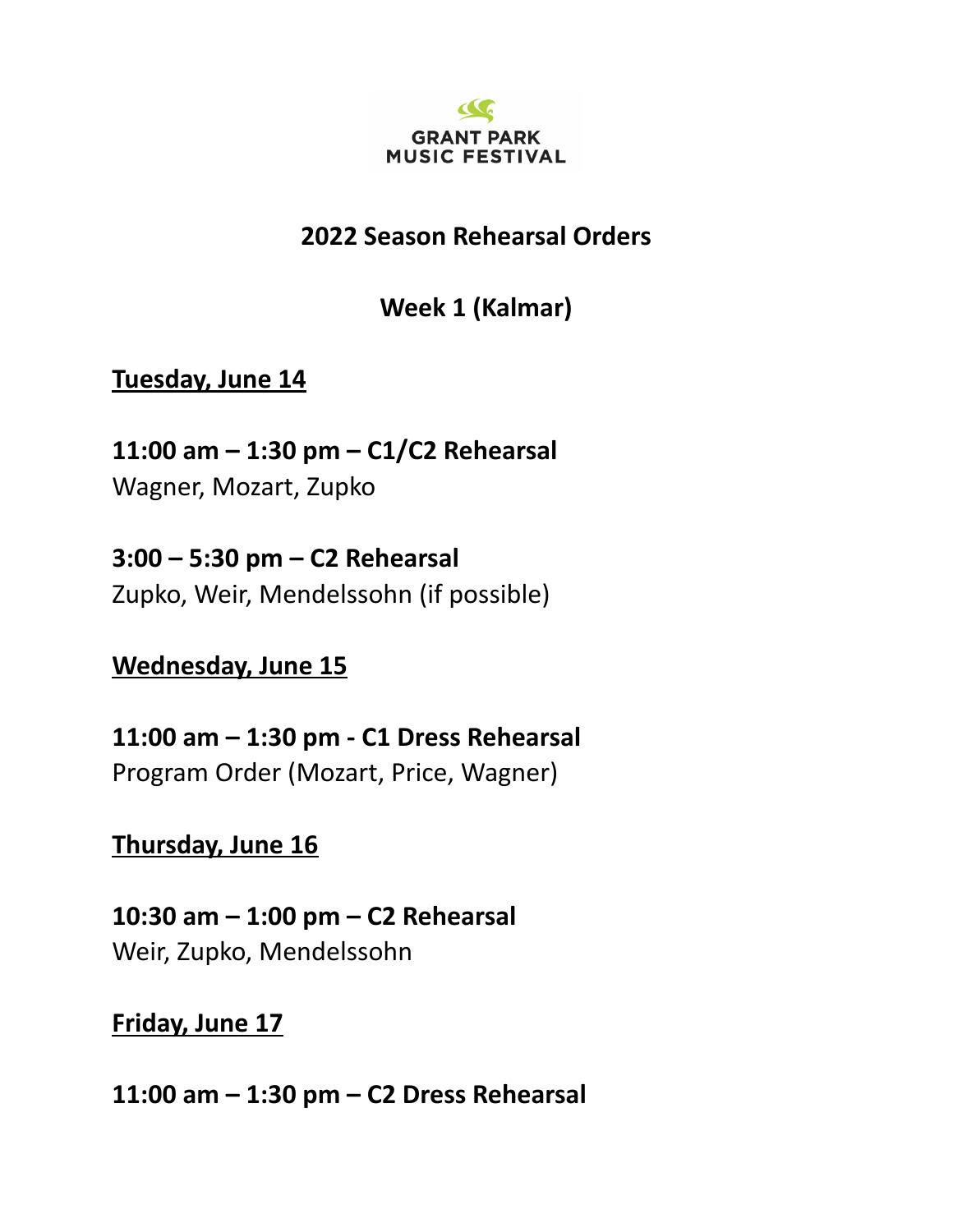Program Order (Mendelssohn, Weir, Zupko)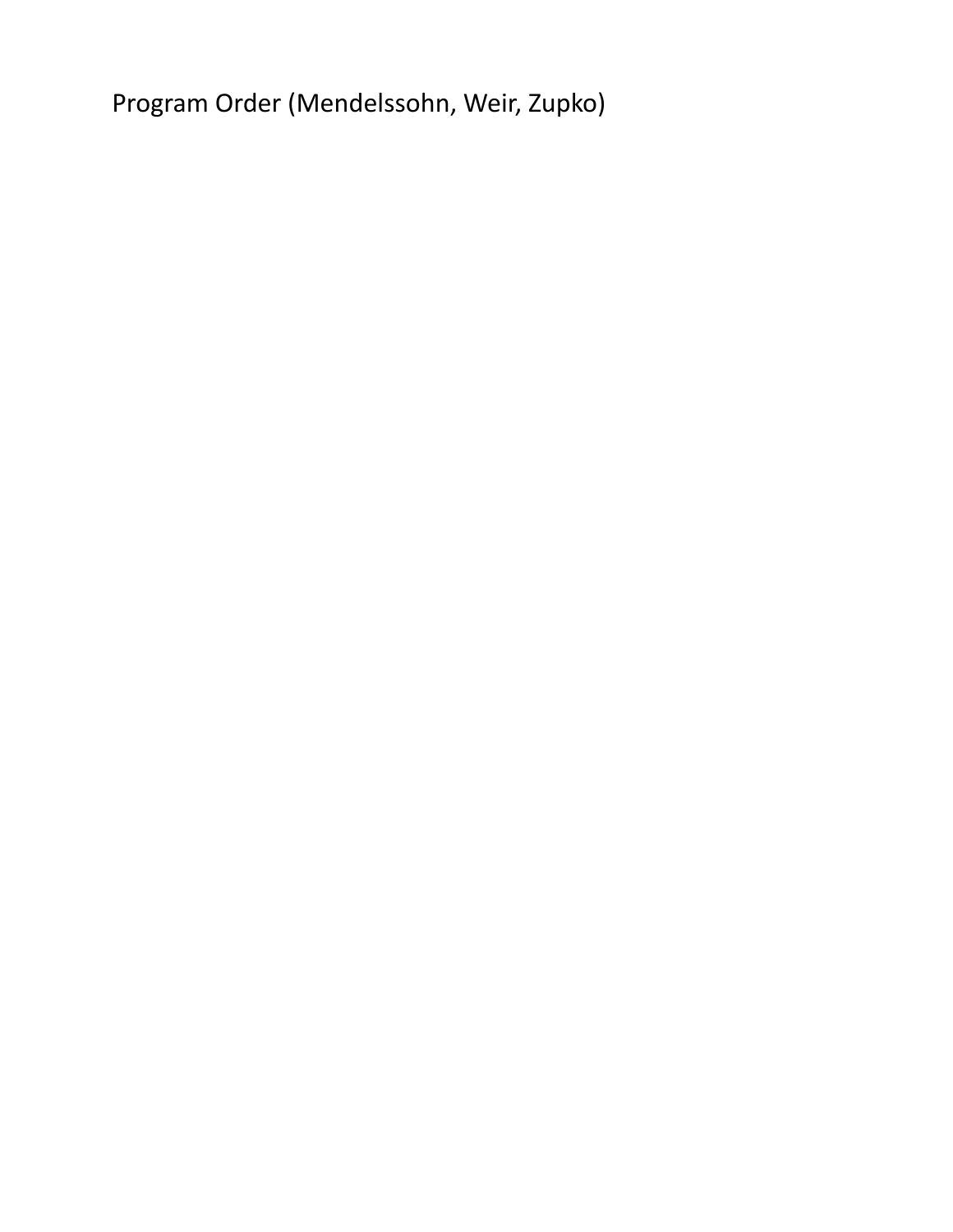## **Week 2 (Kalmar)**

#### **Tuesday, June 21**

**11:00 am – 1:30 pm – C3 Rehearsal** Clyne, Vine

**3:00 – 5:30 pm – C3/C4 Rehearsal** Schubert, Shostakovich

## **Wednesday, June 22**

**11:00 am – 1:30 pm - C3 Dress Rehearsal** Program Order (Clyne, Schubert, Vine)

## **Thursday, June 23**

**10:30 am – 1:00 pm – C4 Rehearsal Shostakovich** 

**2:30 – 4:30pm – C4 Rehearsal** Korngold

#### **Friday, June 24**

**11:00 am – 1:30 pm – C4 Dress Rehearsal** Program Order (Korngold, Shostakovich)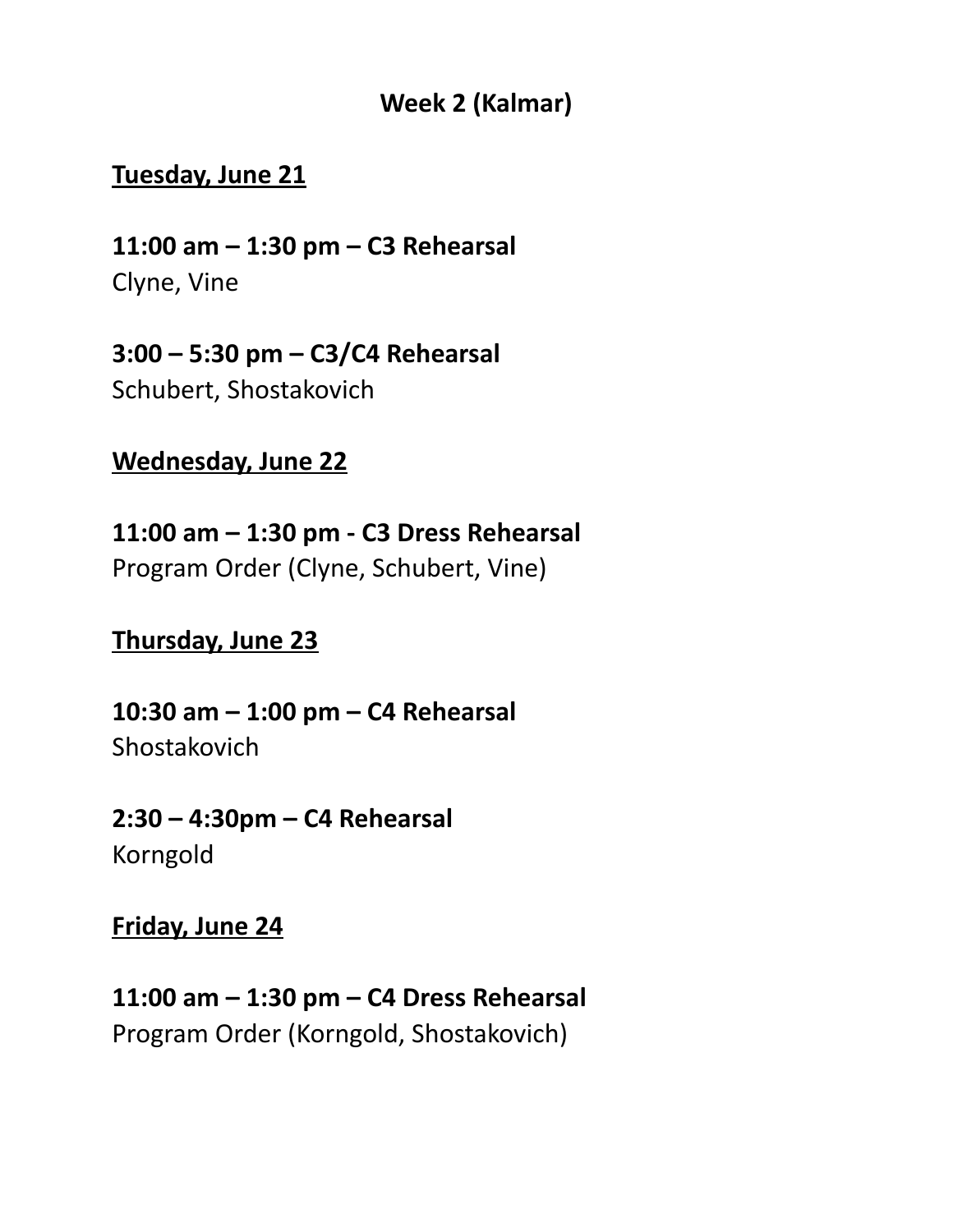#### **Week 3 (Kalmar, Bell); 7-service week**

#### **Tuesday, June 28**

**11:00 am – 1:30 pm – C5 Rehearsal** Britten, Pärt

**3:00 – 5:30 pm – C5 Rehearsal** Britten, Pärt

#### **Wednesday, June 29**

**11:00 am – 1:30 pm - C5 Dress Rehearsal** Program order (Rimsky-Korsakov, Pärt, Britten)

#### **Saturday, July 2**

**11:00 am – 1:30 pm – C6 Dress Rehearsal** Program Order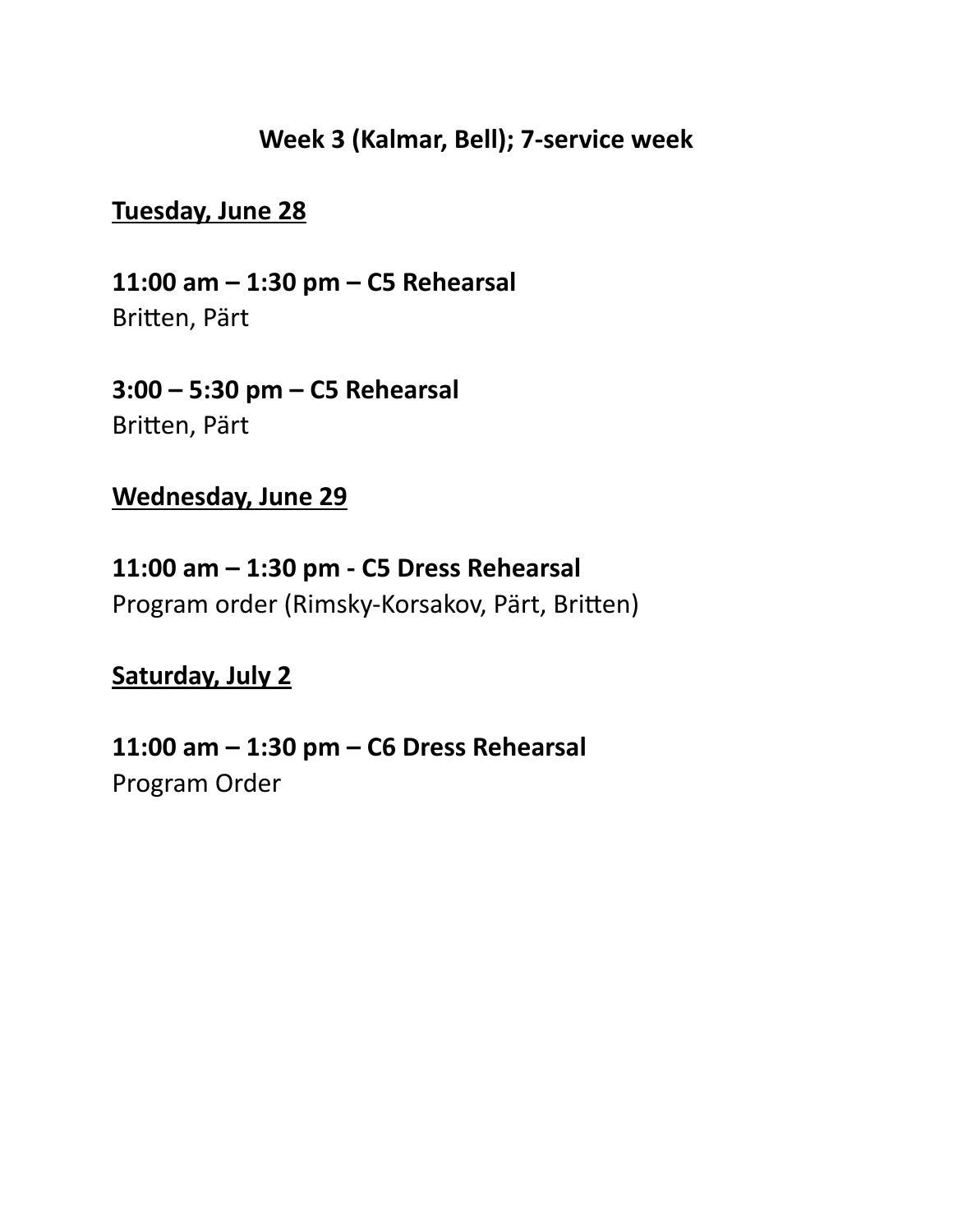## **Week 4 (Hicks, Grigsby)**

## **Tuesday, July 5**

## **11:00 am – 1:30 pm – C7 Rehearsal** Program Order, except Cinema Paradiso and Por Una Cabeza, which will be at end of rehearsal

# **3:00 – 5:30 pm – C7 Rehearsal**

Program Order

## **Wednesday, July 6**

## **11:00 am – 1:30 pm – C7 Dress Rehearsal** Program Order

## **Thursday, July 7**

# **10:30 am – 1:00 pm – C8 Rehearsal** Program Order

## **Friday, July 8**

**11:00 am – 1:30 pm – C8 Dress Rehearsal** Program Order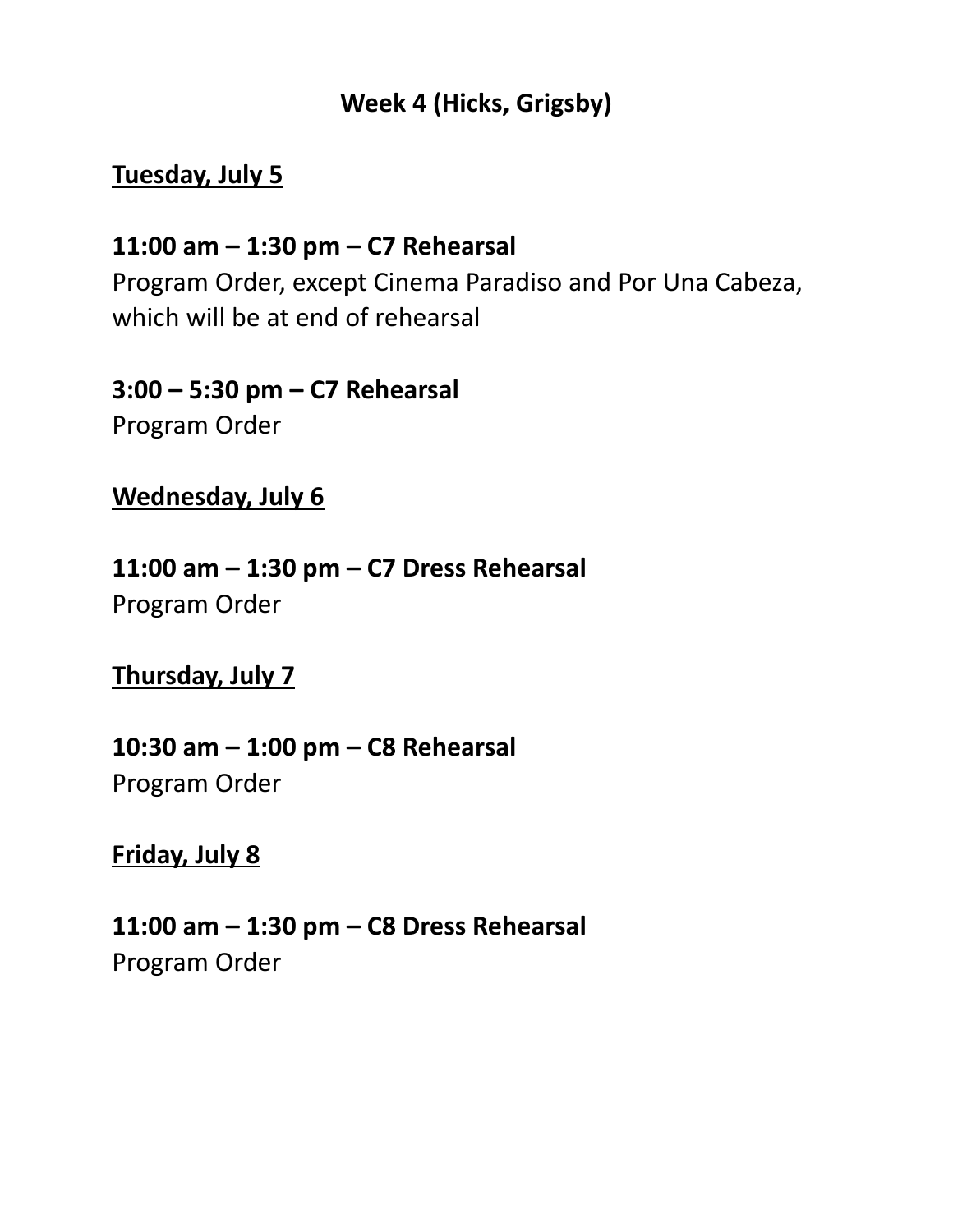## **Week 5 (Chan, Harth-Bedoya)**

## **Tuesday, July 12**

**11:00 am – 1:30 pm – C9 Rehearsal** Program order (Coleridge-Taylor, Higdon, Haydn)

**3:00 – 5:30 pm – C10 Rehearsal** Beethoven, Agudelo

**Wednesday, July 13**

**11:00 am – 1:30 pm – C9 Dress Rehearsal** Program order (Coleridge-Taylor, Higdon, Haydn)

## **Thursday, July 14**

**10:30 am– 1:00 pm – C10 Rehearsal** Childs (w/ soloist), Agudelo, Beethoven

#### **Friday, July 15**

**11:00 am – 1:30 pm – C10 Dress Rehearsal** Program Order (Agudelo, Childs, Beethoven)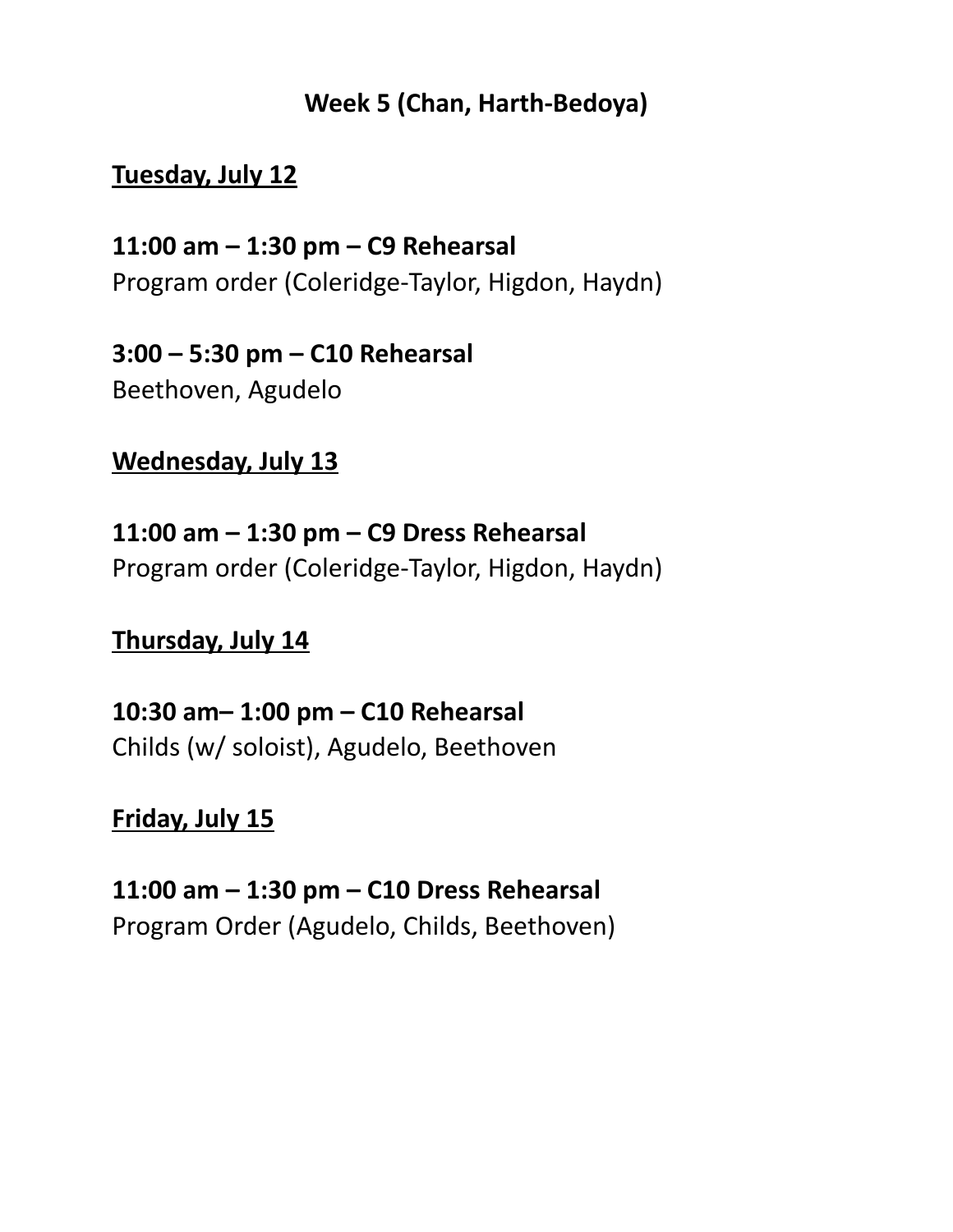#### **Week 6 (Heyward, Stenz)**

#### **Tuesday, July 19**

**11:00 am – 1:30 pm – C11 Rehearsal** Dvorak, Farrenc, Mozart (w/ soloist)

**3:00 – 5:30 pm – C12 Rehearsal**

#### **Wednesday, July 20**

**11:00 am – 1:30 pm – C11 Dress Rehearsal** Program Order (Farrenc, Mozart, Dvorak)

**Thursday, July 21**

**10:30 am – 1:00 pm – C12 Rehearsal**

**Friday, July 22**

**11:00 am – 1:30 pm – C12 Dress Rehearsal** Program Order (Still, Rachmaninov, Bartok)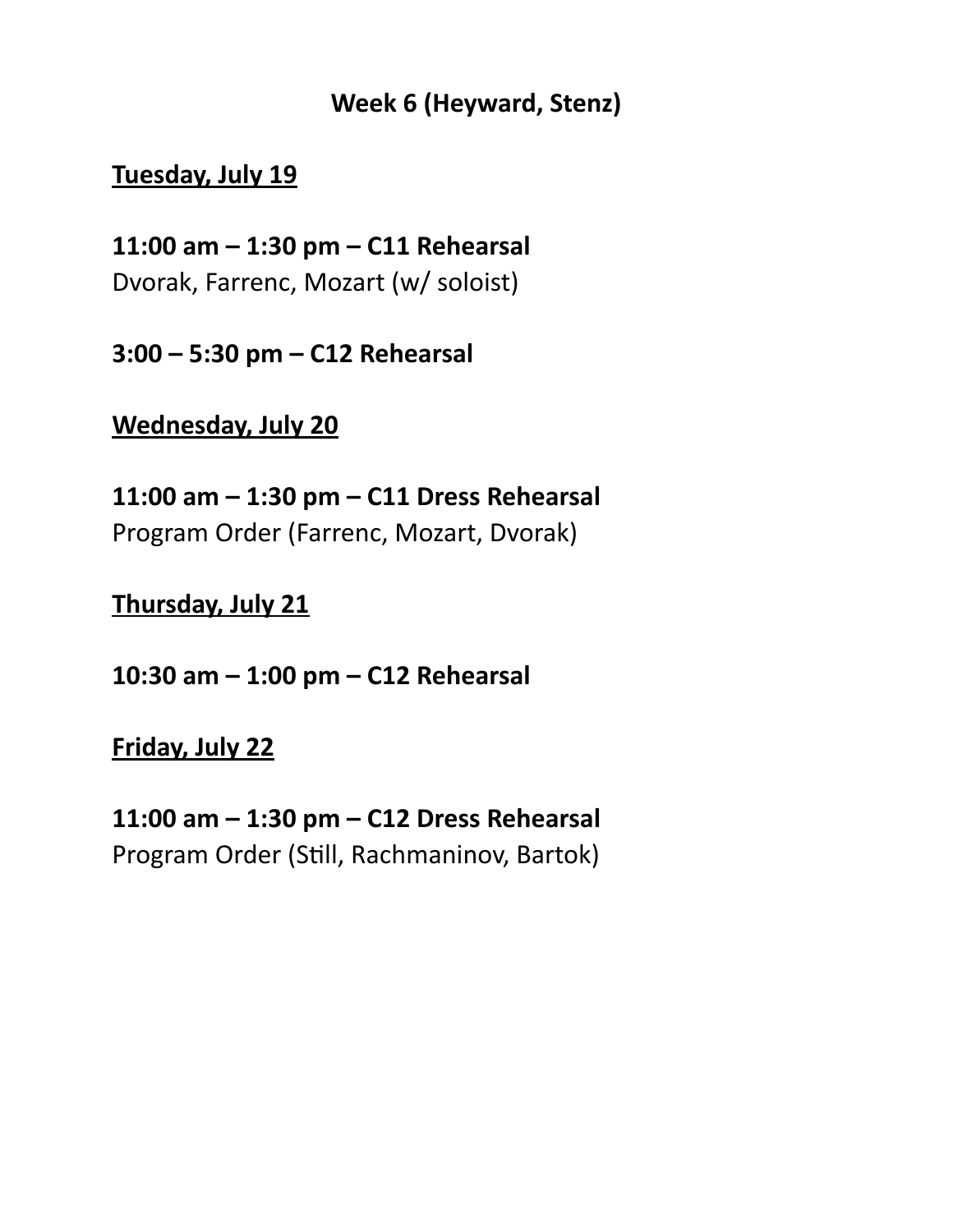#### **Week 7 (Floyd, Kalmar)**

#### **Tuesday, July 26**

**11:00 am – 1:30 pm – C13/14 Rehearsal** Perkinson, Mahler

**3:00 – 5:30 pm – C14 Rehearsal** Mahler

**Wednesday, July 27**

**11:00 am – 1:30 pm – C13 Dress Rehearsal** Program Order

**Thursday, July 28 (In Harris)**

**11:00 am – 1:30 pm – C14 Rehearsal** Mahler

#### **Friday, July 29 (In Harris)**

**11:00 am – 1:30 pm – C14 Dress Rehearsal** Program Order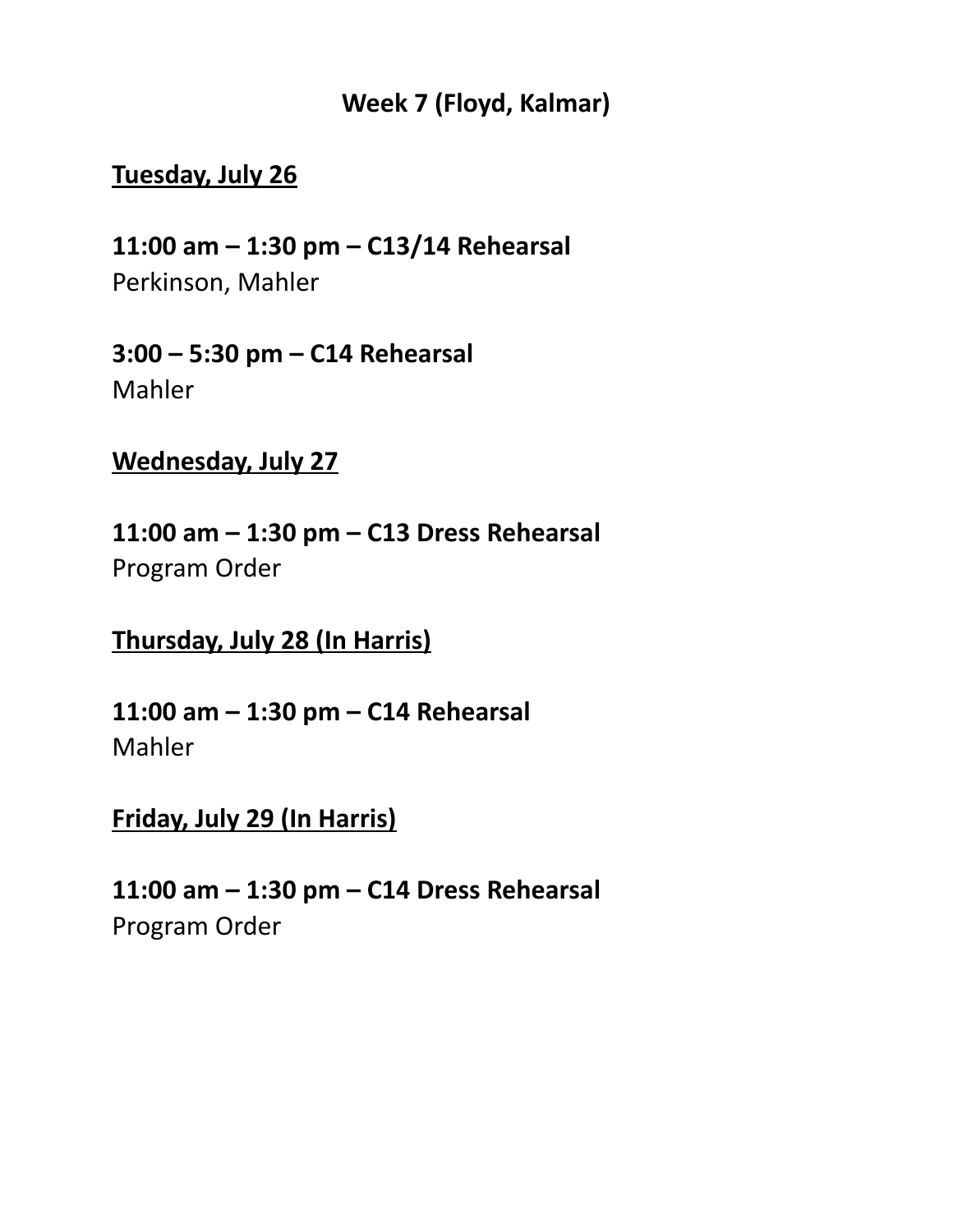**Week 8 (Kalmar)**

#### **Tuesday, August 2**

**11:00 am – 1:30 pm – C15/16 Rehearsal**

**3:00 – 5:30 pm – C16 Rehearsal**

#### **Wednesday, August 3**

**11:00 am – 1:30 pm – C15 Dress Rehearsal** Program Order

#### **Thursday, August 4**

**10:30 am – 1:00 pm – C16 Rehearsal**

#### **Friday, August 5**

**11:00 am – 1:30 pm – C16 Dress Rehearsal** Program Order (Holmes, Ravel, Berlioz)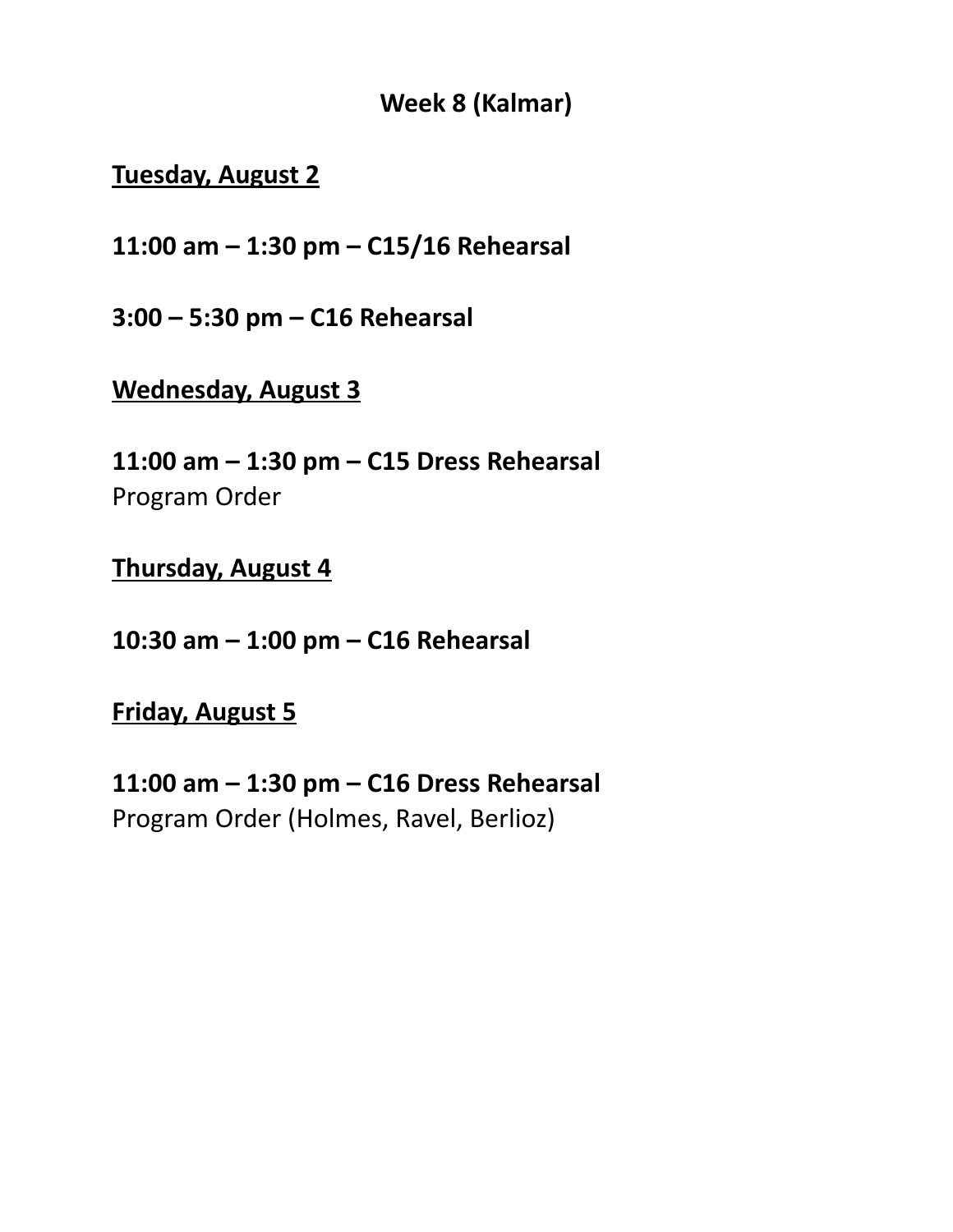#### **Week 9 (Kalmar)**

#### **Tuesday, August 9**

**11:00 am – 1:30 pm – C17 Rehearsal 3:00 pm – 5:30 pm – C18 Rehearsal**

**Wednesday, August 10**

**11:00 am – 1:30 pm – C17 Dress Rehearsal** Program Order (Larsen, Theofanidis, Franck)

**Thursday, August 11**

**10:30 am am – 1:00 pm – C18 Rehearsal**

**Friday, August 12**

**11:00 am – 1:30 pm – C18 Dress Rehearsal**